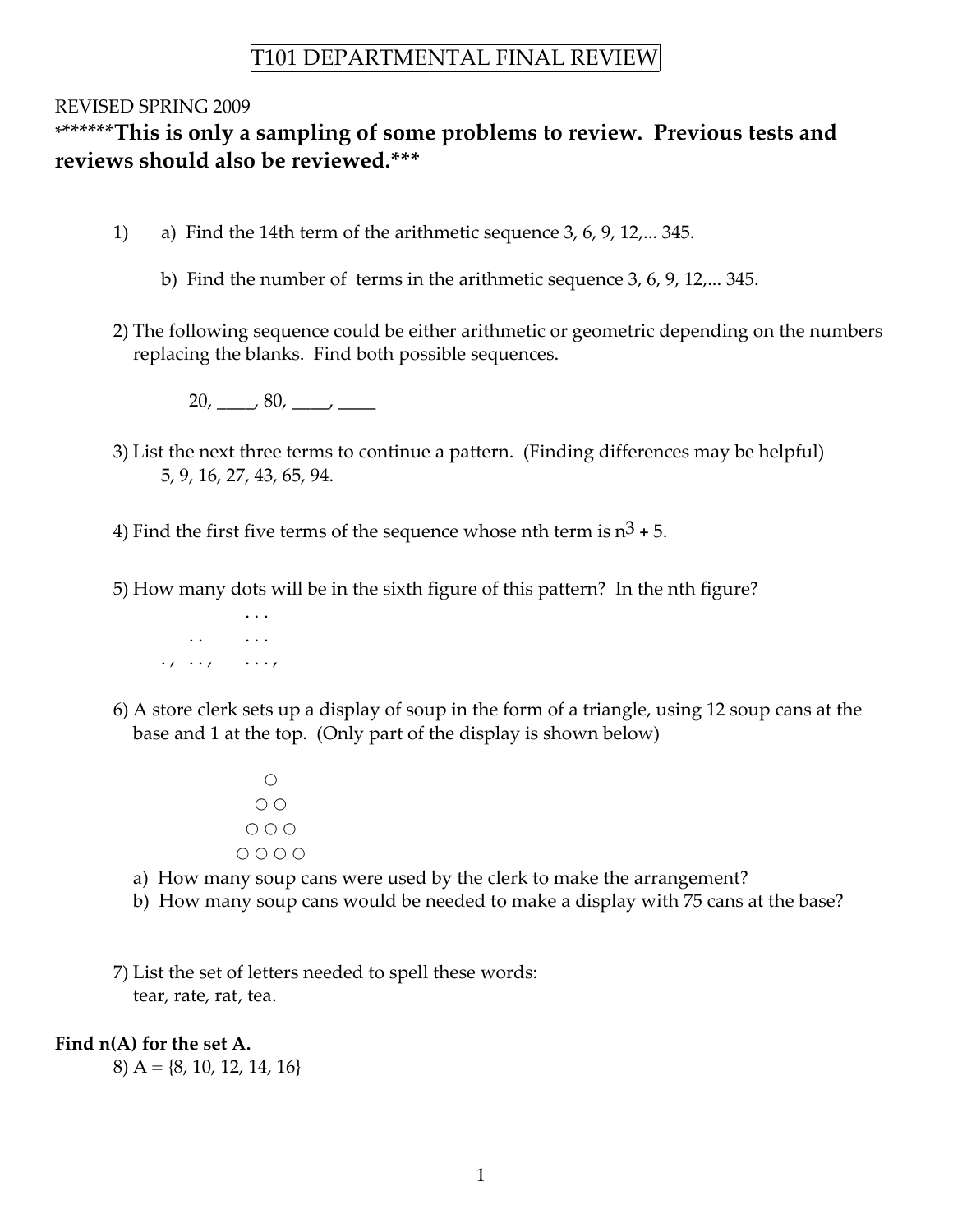9) If U = { 40, 41, 42, 43, 44, 45, 46 }, A = { 41, 43, 46 } and B = { 41, 45 }, find each of the following: a)  $A \cup B$  b)  $A \cap B$  c)  $A \times B$  d)  $n(A)$ 

10) List the elements of the set  $A = \{x | x \in N \text{ and } 5 \le x < 10\}$ 

11) List all subsets of  $C = \{1, 2, 3, 4\}$ 

- 12) Given  $U = \{1, 2, 3, ..., 30\}$   $A = \{1, 3, 5, 7, 11, 13, 17, 19\}$ B =  $\{x | x \in N \& 15 < x < 25\}$ C =  $\{x | x \text{ is an odd number} \& 19 \le x < 30\}$ . a)  $A \cap B$  e)  $B - C$ b) A ∪ B f) Show A ∩ (B ∪ C) = (A ∩ B ) ∪ (A ∩ C) c) Is  $A \cup (B \cup C) = (A \cup B) \cap C$ ? g)  $(B - C) \cap \overline{A}$ d) Show $\overline{A \cup B} = \overline{A} \cap \overline{B}$  h) n(B - A)
- 13) Given U and the disjoints sets A and B ( A and B being proper subsets of U) find: a)  $A \cap U$  b)  $A \cap B$  c)  $A - B$  d)  $B - A$  e)  $A \cup U$  f)  $B \cap \emptyset$  g)  $B \cup \emptyset$ h)  $A \cap \overline{A}$  i)  $B \cup \overline{B}$  j)  $B \cap U$
- 14) A = {1, 2, 3, 4} B = {2, 3} Use  $\in$ ,  $\notin$ ,  $\subseteq$ ,  $\subseteq$ ,  $\subseteq$ , and  $\notin$ .<br>
a) Ø..........A b) B..........A c) {2}....<br>
e) 1..........A f) A .... R c) 5 a) Ø.........A b) B..........A c)  $\{2\}$ .........B d)  $\{2, 3\}$ .........B e) 1..........A f) A..........B g) 5..........A h) 2..........B

15) Indicate the following sets by shading: a)  $(C - A) \cap B$  b)  $C - (A \cap B)$ 

### **Decide whether the sets are equal.**

16) {4, 8, 12, 16, 32} and {4, 8, 12, 16, ..., 32}

#### **Decide whether the statement is true or false.**

17) {a | a is an odd integer}  $\subset$  {b | b is a positive integer}

18) ∅ ⊆ {6, 12, 18, 24, 30}

### **Decide whether the sets are equivalent.**

19) {62, 24, 87, 0, 68} and {z, n, c, s, y}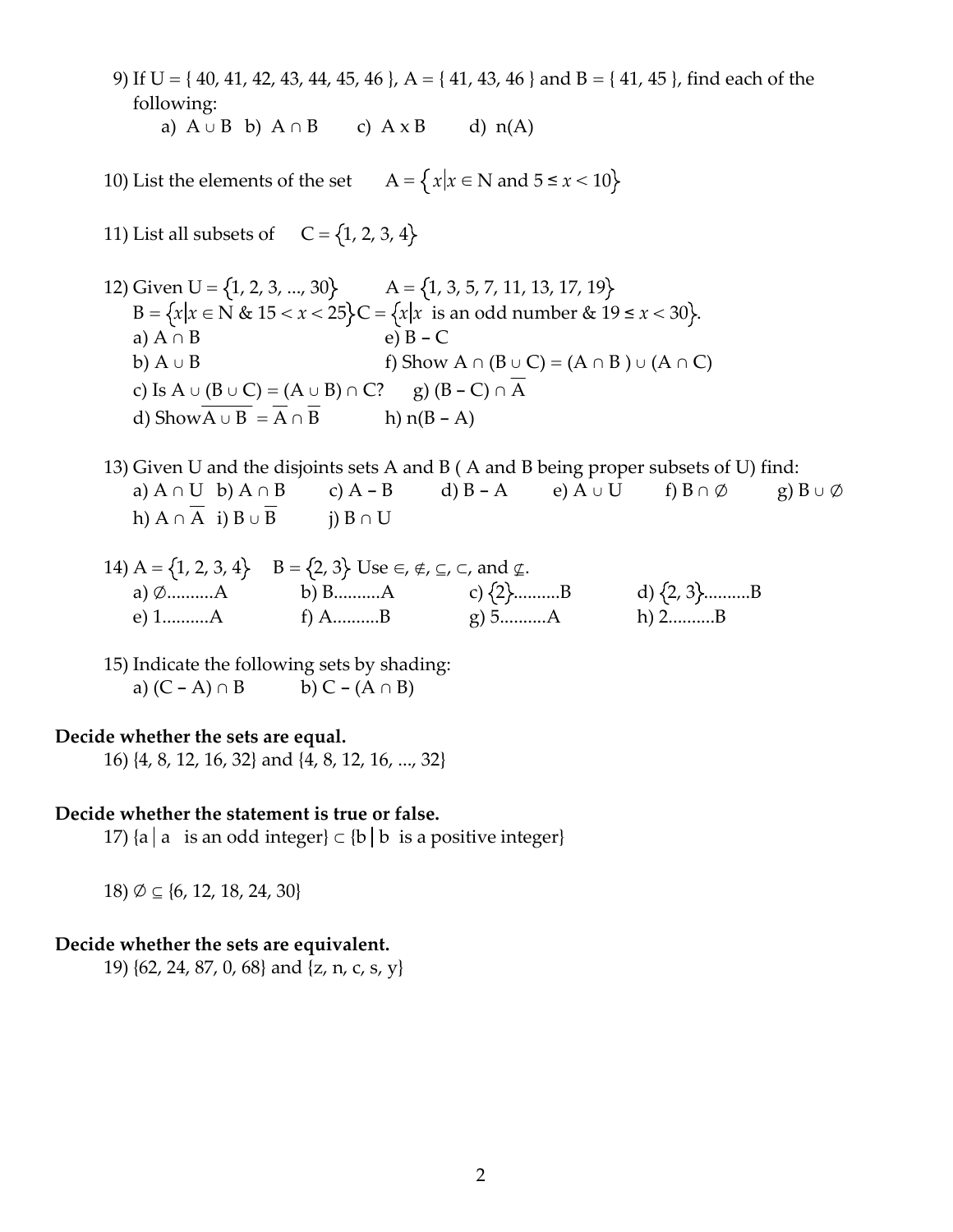# **Shade the Venn diagram to represent the set.**

20)  $\overline{A} \cap \overline{B}$ 



$$
21) (A \cup B) \cap \overline{(A \cap B)}
$$



22)  $\overline{C} \cap (A \cup B)$ 



23)  $[(A ∩ B) ∪ C] - A$ 



24)  $\overline{(A \cup B)}$  – C

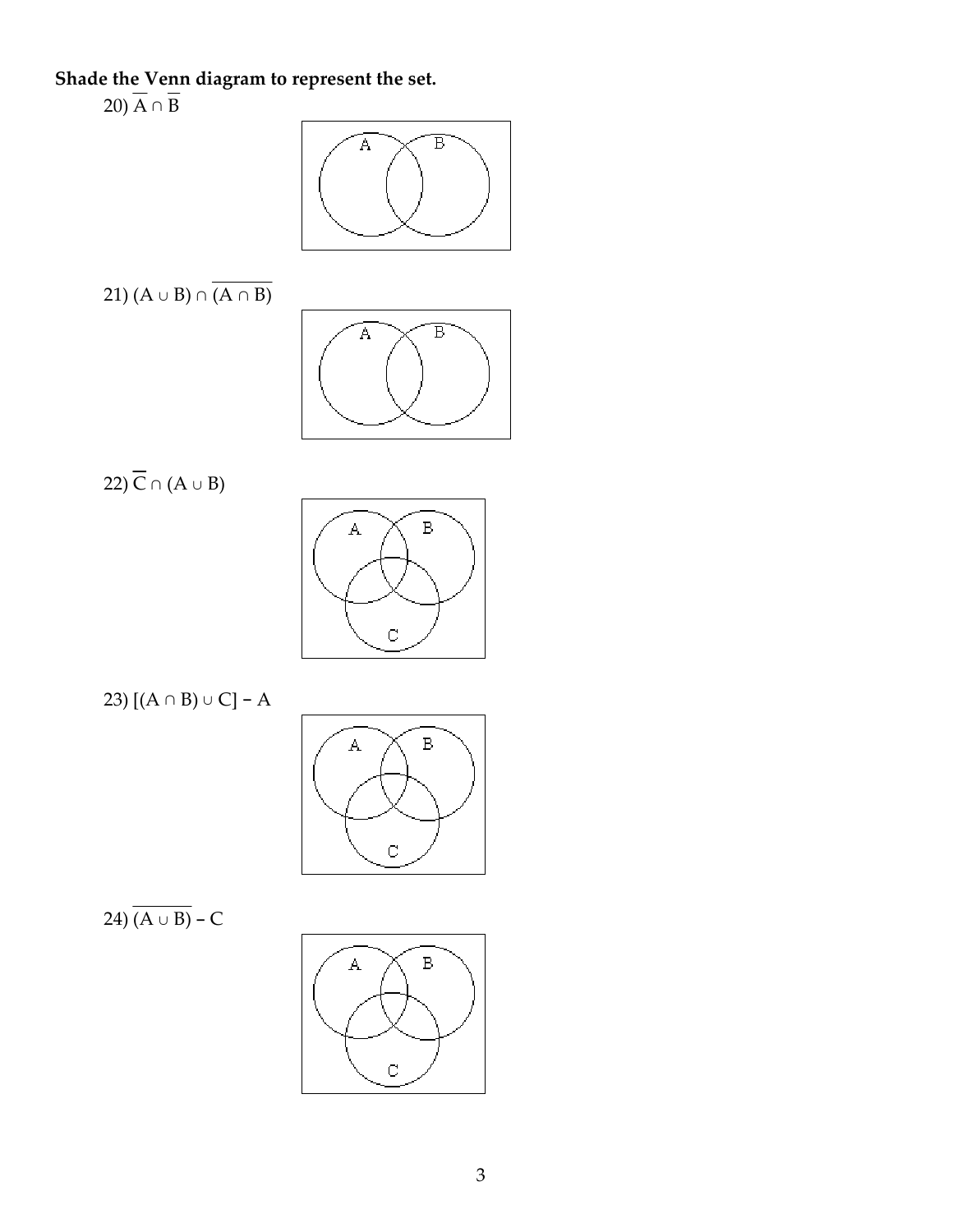**Use a Venn diagram to decide if the statement is true or false.** 25)  $A \cap \overline{B} = \overline{B - A}$ 



Write a description of the shaded region using the symbols A, B, C,  $\cup$ ,  $\cap$ , -, and as needed.



28)



29)

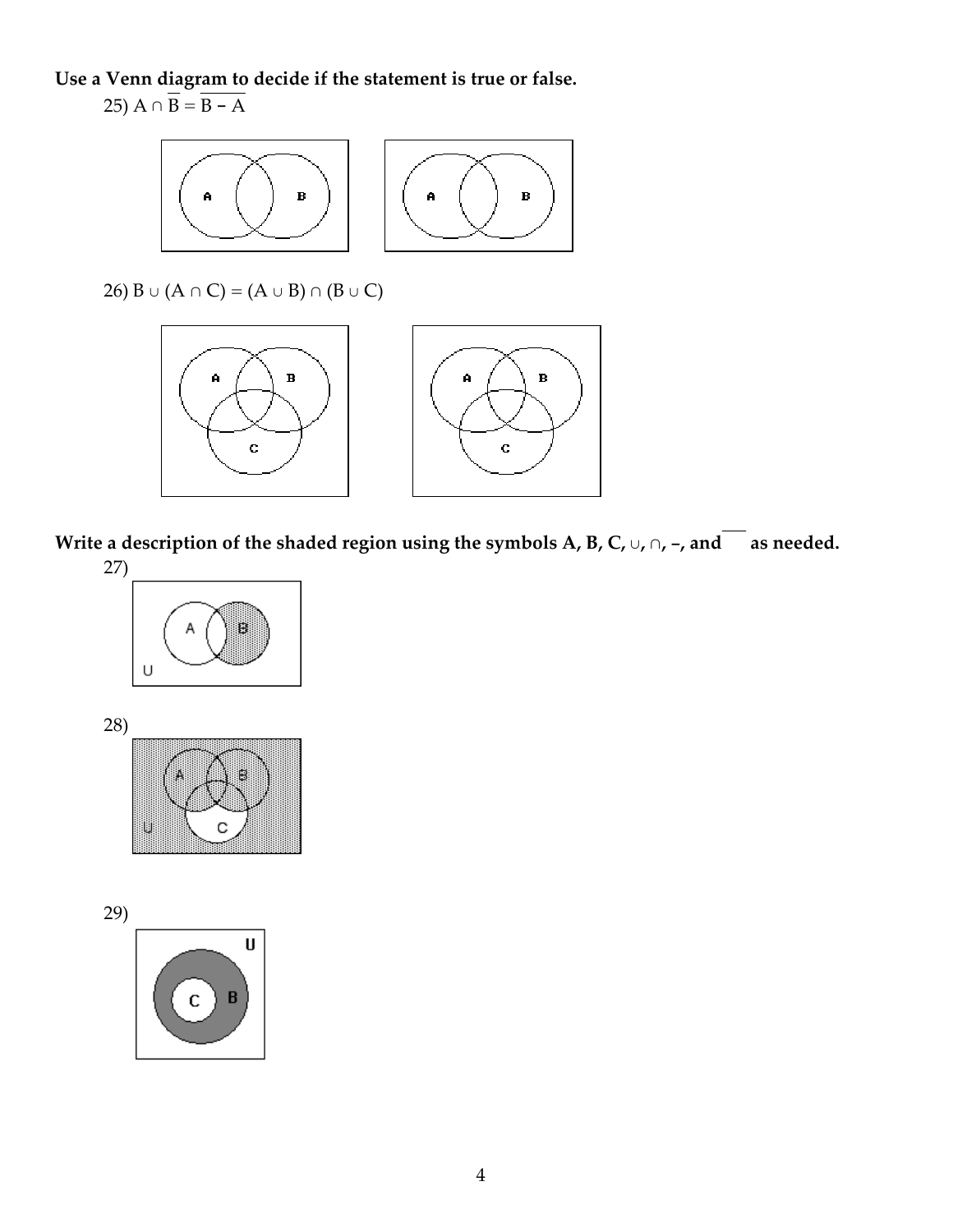### **Find the cardinal number of the indicated set.**

30) Given:  $n(A) = 70$  $n(B) = 78$  $n(C) = 72$  $n(A \cap B) = 14$  $n(A \cap C) = 16$  $n(B \cap C) = 10$  $n(A \cap B \cap C) = 8$  $n(A \cap B \cap C) = 141$ Find n(U) U  $\overline{\mathbf{B}}$  $\ddot{\mathbf{c}}$ 

- 31) At East Zone University (EZU) there are 897 students taking College Algebra or Calculus. 520 are taking College Algebra, 450 are taking Calculus, and 73 are taking both College Algebra and Calculus. How many are taking Algebra but not Calculus?
- 32) A survey of a group of 115 tourists was taken in St. Louis. The survey showed the following:

64 of the tourists plan to visit Gateway Arch;

48 plan to visit the zoo;

- 11 plan to visit the Art Museum and the zoo, but not the Gateway Arch;
- 13 plan to visit the Art Museum and the Gateway Arch, but not the zoo;
- 19 plan to visit the Gateway Arch and the zoo, but not the Art Museum;

7 plan to visit the Art Museum, the zoo and the Gateway Arch;

16 plan to visit none of the three places.

How many plan to visit the Art Museum only?

33) True or False?

a)  $A - B = B - A$  b)  $\emptyset \subset A$  c)  $A \subseteq U$  d) If  $A \cup C = A$ , then  $A \subseteq C$ e) If  $B \subset C$ , then  $B \cap C = B$  f)  $(A \cap B) \cap C = A \cap (B \cap C)$  g)  $A \cup \overline{A} = \emptyset$ h)  $A \cap \overline{A} = U$  i)  $B - \overline{B} = \emptyset$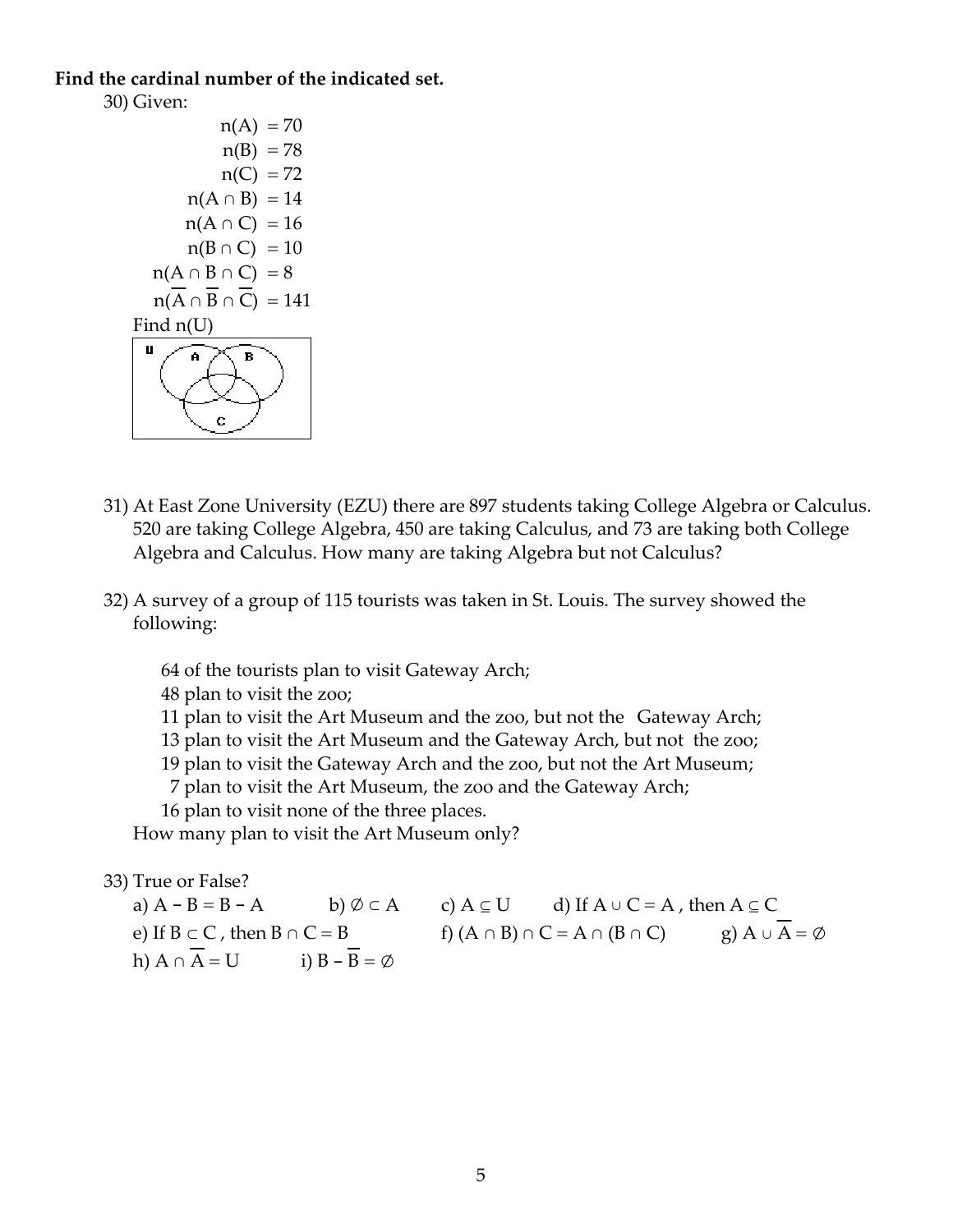34) If  $A = \{1, 2, 3\}$  B =  $\{m, n, x\}$ a) How many 1-1 correspondences are possible? b) find  $A \times B$ c)  $n(A \times B) = ?$ d) Is  $A \times A$  a function from A to A? e) How many proper subsets does A have?

35)  $A = \{11, 8, 9\}$  $B = \{13, 4\}$ Find A × B. 36)  $f(x) = 3x - 2$  $f(0) = ?$  $f(1) = ?$ 37) Give the rule  $\frac{x}{f(x)}$ 0 2 1 3 2 6

38) Given the function  $f(x) = 3x - 1$  and the domain D = {0, 3, 5}, find the associated range.

39) Given  $f(x) = 2x - 1$  and  $g(x) = x - 7$  find each of the following: a. (*f* ∘*g*)(-4) b. *g*(*f*(5)) c. (*g* ∘ *f* )(*x*)

3 11

- 40) Which of the following relations is a function from the set of first components to the set of the second components? a)  $\{(1, 1), (2, 4), (3, 4)\}$  b)  $\{(4, 1), (5, 1), (6, 1)\}$  c)  $\{(1, 5), (2, 6), (1, 3)\}$
- 41) To call country A you pay \$1.19 for the first minute and 75¢ each additional minute. Complete the ordered pairs  $(x, y)$ , when  $x$  is the number of minutes and  $y$  is the cost of the call. a) (1, ) b) (2, ) c) (3, ) d) (,  $$8.69$ ) Also, write a rule that lets you figure out the cost of the call as a function of the number of

minutes.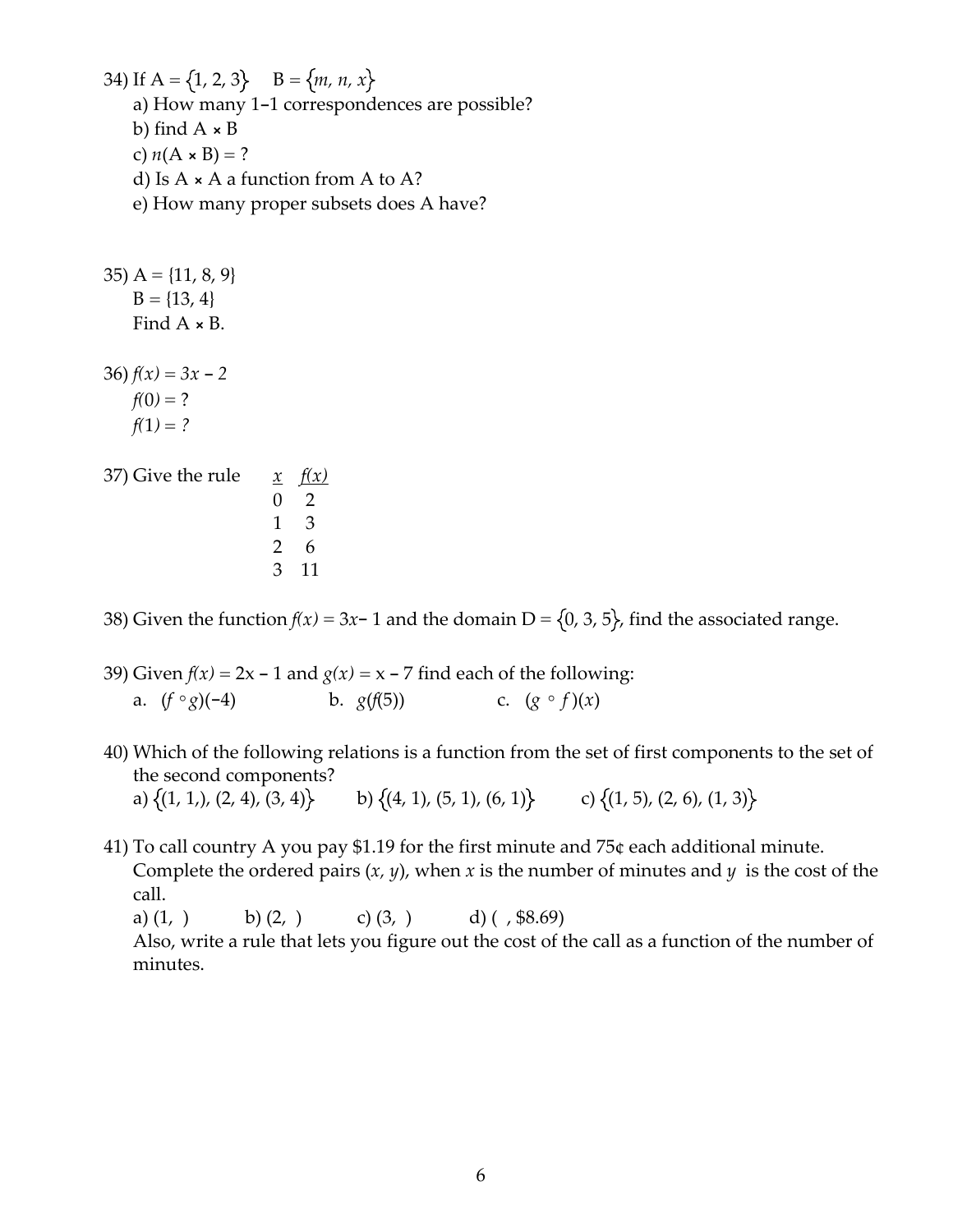42) Draw Venn Diagrams:

 $A = \{x \mid x$  is a positive divisor of 12 $\}$  $B = \{x | x$  is a positive divisor of 20}

Can you use this diagram to find the greatest common divisor of 12 and 20?

43) Which are equivalent? Which are equal? a) A =  $\{1, 2, 3\}$  b) B =  $\{\}$  c) C =  $\{\emptyset\}$  d) D =  $\{1\}$  e) E =  $\emptyset$  f) F =  $\{3, 7, 8\}$ g)  $G = \{3\}$  h)  $H = \{2, 1, 3\}$ 

- 44) In a certain town there live 150 men: 80 are married, 70 have a telephone, 75 own a car, 55 are married and have a telephone, 35 have a telephone and a car, 40 are married and have a car, and 30 are married, have a car and have a telephone. How many men are single and do not have either a car or a telephone?
- 45) Write 1492 in Roman numerals.
- 46) Rewrite the following division sentence as a multiplication sentence; then rewrite the multiplication sentence as a NEW division sentence.  $320,544 \div 224 = 1431$
- 47) If it takes 30 seconds to make each cut, how long will it take to cut 16 boards that are 15 feet long into boards that are 5 feet long if only one board can be cut at a time? (careful-make a drawing)
- 48) Kathyʹs VISA *charge account* has a starting balance of \$617. She makes purchases of \$80, \$90, \$55, and \$26. She makes a payment of \$23 and returns some merchandise for \$41. What is her balance at this time?
- 49) I am thinking of a whole number. If I divide it by 11, then multiply by 15, then subtract 18, and then add 60, I end up with 87. What was my original number?

50) Find  $-x$  when  $x = -3$ .

51) Add:  $9 + (-14) + (-7) + 17 + (-12)$ 

- 52) Use a property of subtraction to rewrite each of the following as a sum. a)  $5 - 4$  b)  $-2 - (-3)$  c)  $-2 - 2$
- 53) Simplify:  $-6 54 \div 3(2) + 4^2$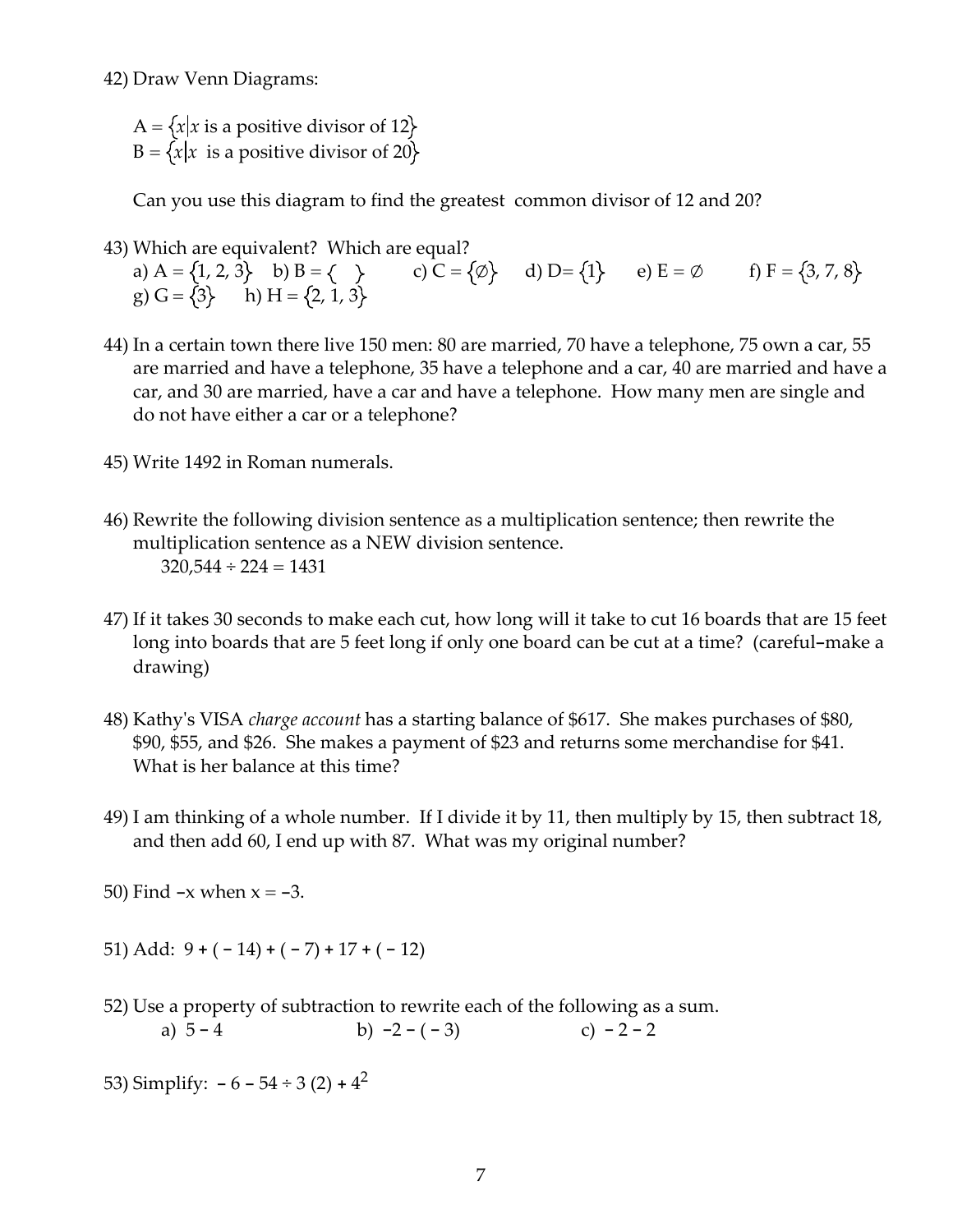- 54) Simplify:  $-6 9(4) + 2$
- 55) In a chemical experiment the temperature is  $-48\text{ °C}$  at 3:00 P.M. What is temperature at 3:21 P.M. if the temperature increases 3° C per minute?
- 56) Classify each of the following as true or false.
	- a) If a number is divisible by 8 and 2, then it is divisible by 16.
	- b) If  $x$  (  $a + b$ ), then  $x$  a or  $x$  b.
	- c)  $0 \, 4$ .

| 57) Which of the following numbers are divisible by 3? |         |  | 2448, 7367, 6353, 5175 |  |
|--------------------------------------------------------|---------|--|------------------------|--|
| 58) Which of the following numbers are divisible by 8? |         |  | 1014, 711, 4279, 135   |  |
| 59) Which of the following numbers are divisible by 6? |         |  | 4942, 9090, 7436, 3744 |  |
| 60) Find all the factors of:<br>a) 33                  | b) $72$ |  |                        |  |

- 61) Write the prime factorization of 300.
- 62) What is the greatest prime number to consider to test whether or not 531 is prime?
- 63) Farmer Welsh has 725 pear trees. He wants to plant them in rows that have the same number of trees in each row. Since his property is approximately square, what are his best options?
- 64) At 12:00 P.M. David and Tanya are sitting in class. Every 35 seconds David looks up to see if Tanya is looking at him. Every 49 seconds Tanya looks up to see if David is looking at her. If they immediately look back at their desks each time, how long will it be before they make eye contact?
- 65) Find the least number divisible by each natural number greater than 3 and less than 15.
- 66) Carol has five times as much money as Nina, and Nina has \$8 less than Lynn. If n represents the amount Nina has, represent the total amount that Carol, Nina and Lynn have together.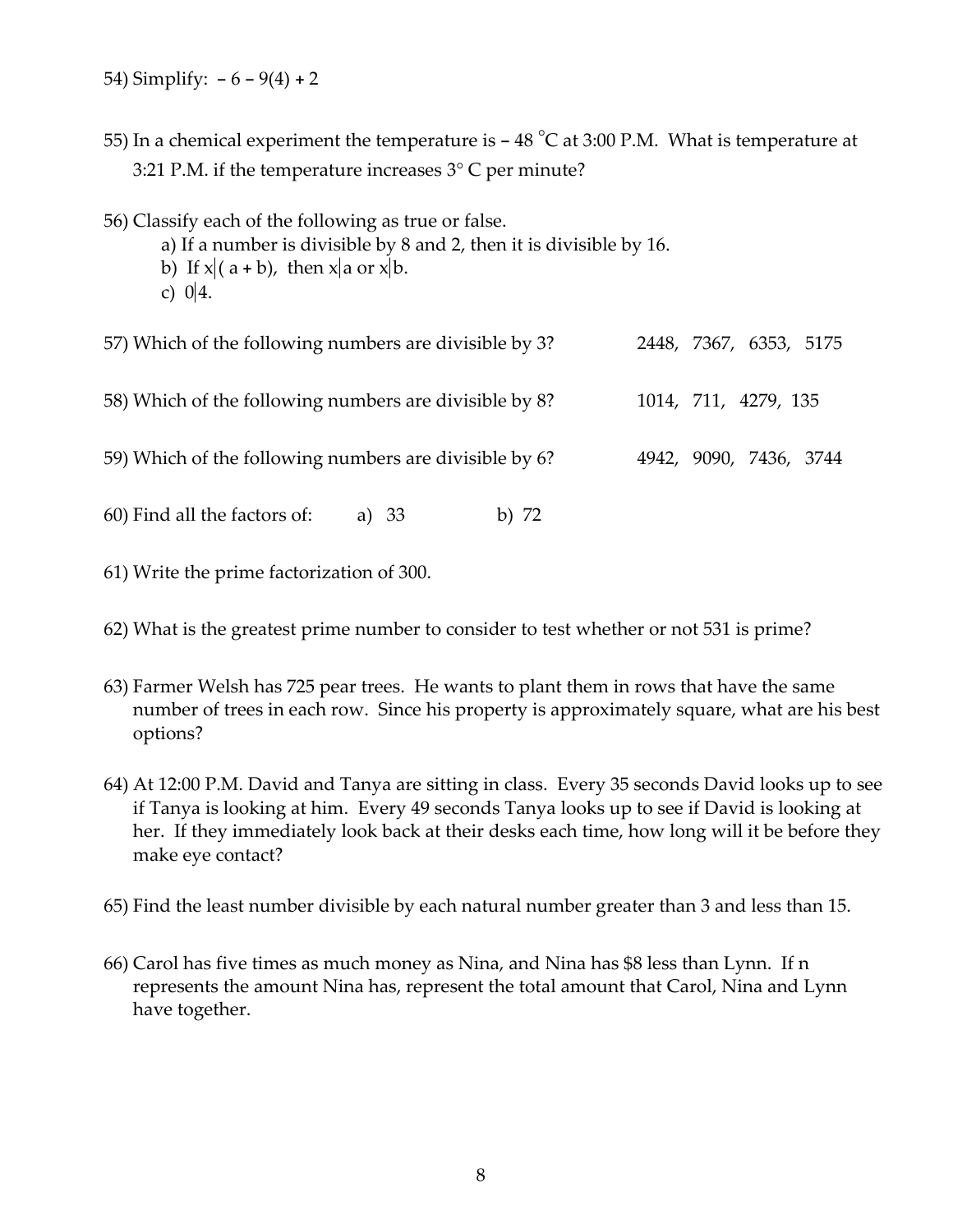67) A teacher instructs her class as follows:

Take any number and subtract 12 from it. Now multiply that difference by 5. Next add 20, and divide the sum by 5. If you now add 16 to the quotient and tell me the number. I will tell you the number you started with. Show how it is possible for the teacher to find the starting number.

- 68) Last week Mrs. Bakerʹs cats got into Mrs. Murphyʹs chicken coop with her chickens. During the commotion, I counted 26 heads and 60 feet. None of the animals was harmed. How many of Mrs. Bakerʹs cats were in the coop with how many of Mrs. Murphyʹs chickens?
- 69) Classify as True or False:
	- a) Every set is a subset of itself.
	- b) If  $A = \{2, 3, 4, 5, 6, 7\}$ , then  $n(A) = 5$ .
- 70) Find the 8th term of this sequence: 32, 16, 8, 4, .....
- 71) Tomʹs income has been increasing each year by the same amount. The first year his income was \$25,900, and the fifteenth year his income was \$60,900. In what year will his income be \$85,900?
- 72) Convert 29 to base three.
- 73) Convert 423*five* to base ten.
- 74) Tell the place value for the underlined numbers: a)  $94598$  b)  $248_{six}$
- 75) For each of the following identify the rational number property which is illustrated:
	- a)  $9 + (6 + 4) = 9 + (4 + 6)$ b)  $-3(x+8) = -3x - 24$ c)  $4 + 0 = 4$

76) Draw a diagram of the collection of base pieces representing the following number. 143*five*.

77) Add or multiply in the bases indicated:

a) 50303*six* + 244*six* b) 212*five* x 13*five*

78) Use the indicated model to perform the following: Show your work.

a)  $7 + 3$  (number line and charged field) b)  $3 \times (-5)$  (charged field) c)  $-7 - 4$  (charged field)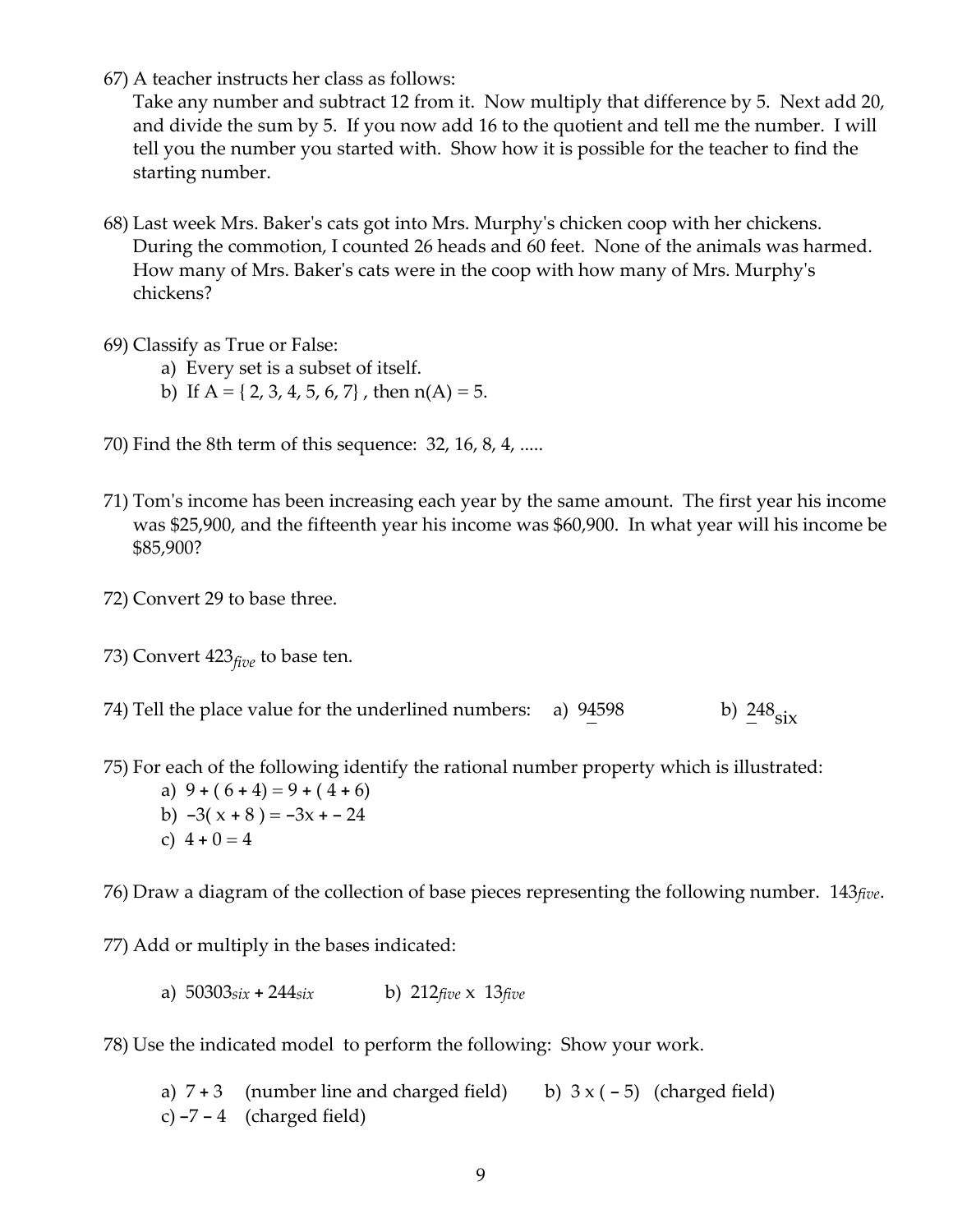79) Write the first 15 natural numbers in base five.

80) Find the missing numbers in each of the following.

| a) $\Box 3 \Box 8$ | b) $95\Box$            |
|--------------------|------------------------|
| $+483\ \square$    | $x \quad 3$            |
| $6 \square 7$ 3    | $\Box$ $\Box$ $\Box$ 1 |

- 81) Use both traditional and the lattice multliplication algorithm to perform the following multiplication.  $149 \times 58$
- 82) A siren blows every 45 seconds. Find the number of times it blows in 15 minutes.

83) Find the additive inverse of a.  $3 \text{ b. } -7$  c.  $2x - 5y$ 

- 84) Decide whether the following are true or false using only the divisibility tests. Give a reason for your answer.
	- a)  $9\vert 56,892$  b)  $15\vert 87,465$
- 85) Find: a) GCD( 12, 80) b) LCM ( 20, 36)
- 86) Use the Euclidean Algorithm to find the GCD and LCM of 200 and 2924.
- 87) List all primes that must be checked in order to determine if 519 is prime.
- 88) What is the smallest counting number divisible by 2, 4, 6, 12 and 15?
- 89) Simplify: a)  $6 (-5) \times 4$  b)  $12 4 \times 6 \div 3 + 9 2^3$
- 90) Solve this equation:  $-2x 15 = 27$
- 91) The annual sales for certain computers were \$7,800 one year and \$14,950 the next. Assuming that the price of computers was the same each of the two years, how many computers were sold each of the two years? ( there is more than one possiblity---list all the possible answers)
- 92) Write the preceeding and succeeding number for each of the following: a) 767*eight* b) XIX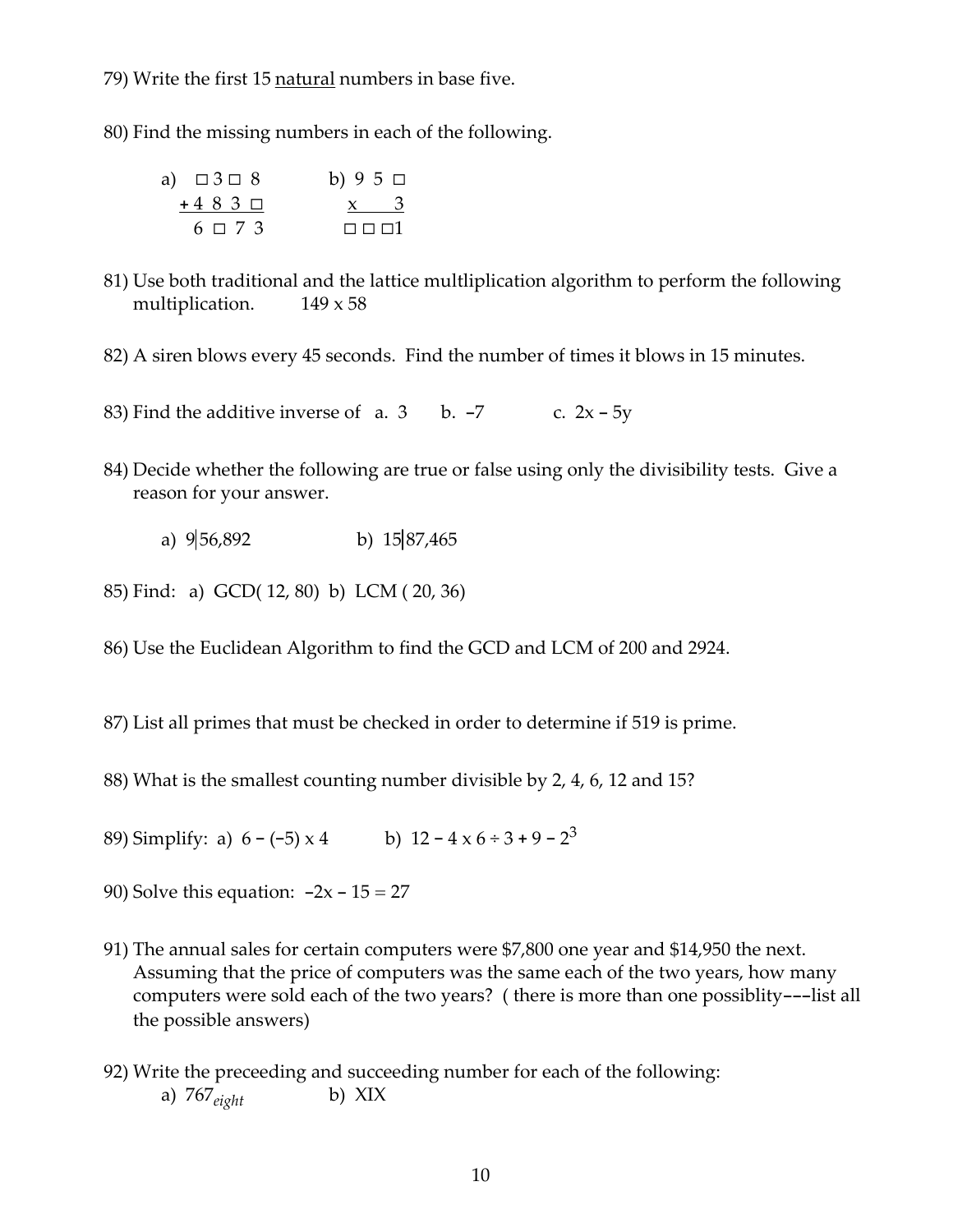93) Estimate each answer. Show how you arrived at your answer.

a)  $345 \cdot 76$  b)  $78 \overline{)65,789}$ 

## **TRUE/FALSE**

94) The empty set is a subset of every set.

95) 5 ∉ { 3, 4, 6, 7 }

96) Commutativity does not hold for division.

97) If b is a whole number, then  $b \div 0 = 0$  and  $0 \div b$  is undefined.

98) For all whole numbers a,  $a^0 = 1$ .

99) The number 12 is a multiple of 24.

100) The smallest number that has factors of 2, 3, 4, 5, and 6 is 120.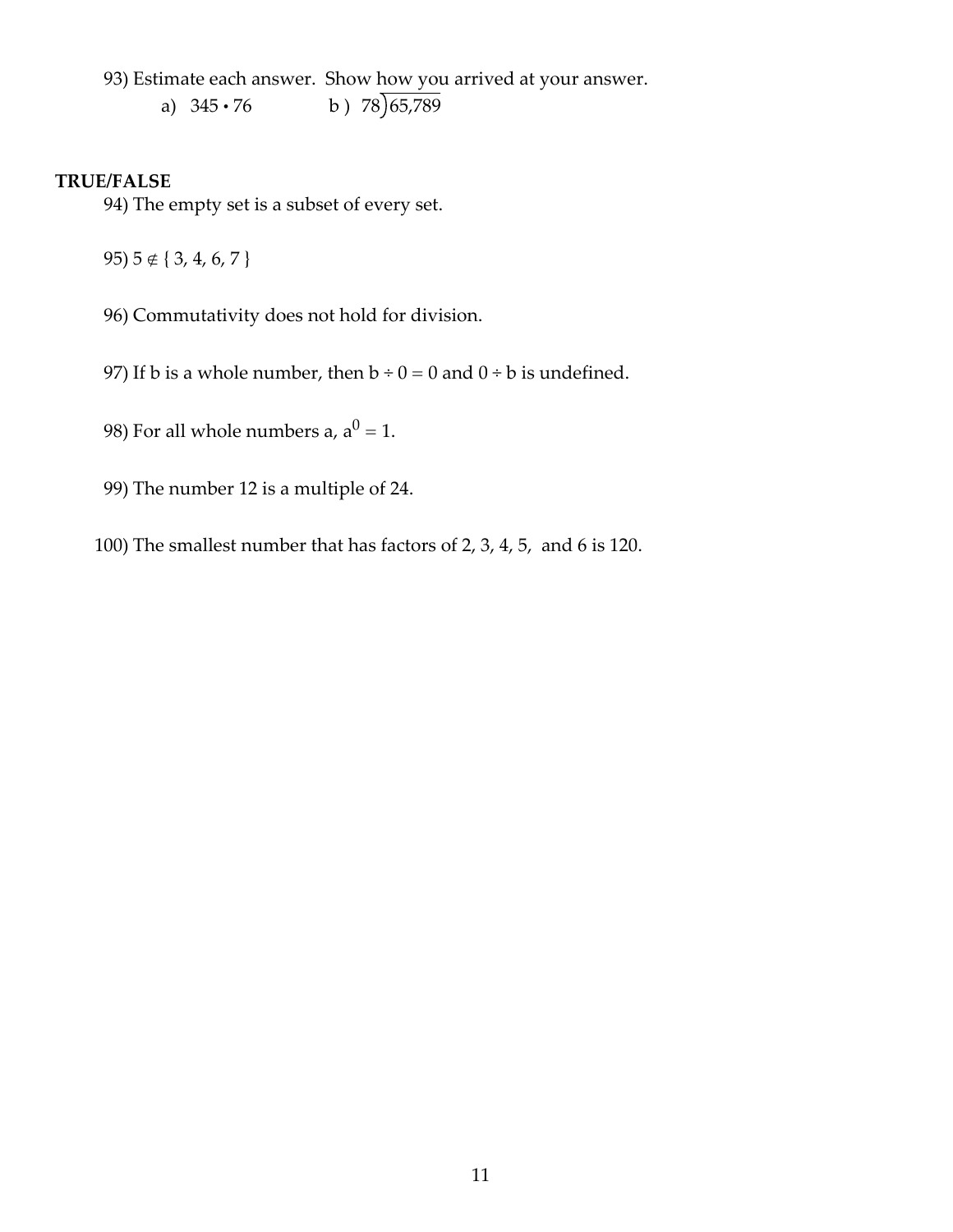## Answer Key

Testname: PRACTICE FINAL REVISED SPRING 2009

1) a)  $a_{14} = 42$  b) 115 2) 20, 50, 80, 110, 140 and 20, 40, 80, 160, 320 3) 131, 177, 233 4) 6, 13, 32, 69, 130 5) 36, n2 6) 78, 2850 7) {a,e,r,t} 8)  $n(A) = 5$ 9) a) { 41, 43, 45, 46} b) { 41 } c)  $\{(41, 41), (41, 45), (43, 41), (43, 45), (46, 41), (46, 45)\}\$ d) 3 10) A =  $\{5, 6, 7, 8, 9\}$ 11) φ, {1}, {2}, {3}, {4}, {1,2}, {1, 3}, {1, 4}, {2, 3}, {2, 4}, {3, 4}, {1, 2, 3}, {1, 2, 4}, {2, 3, 4}, {1, 3, 4},  $\{1, 2, 3, 4\}$ 12) a)  $\{17, 19\}$ b)  $\{1, 3, 5, 7, 11, 13, 16, 17, 18, 19, 20, 21, 22, 23, 24\}$ c) No



- 
- 17) False
- 18) True
- 19) Yes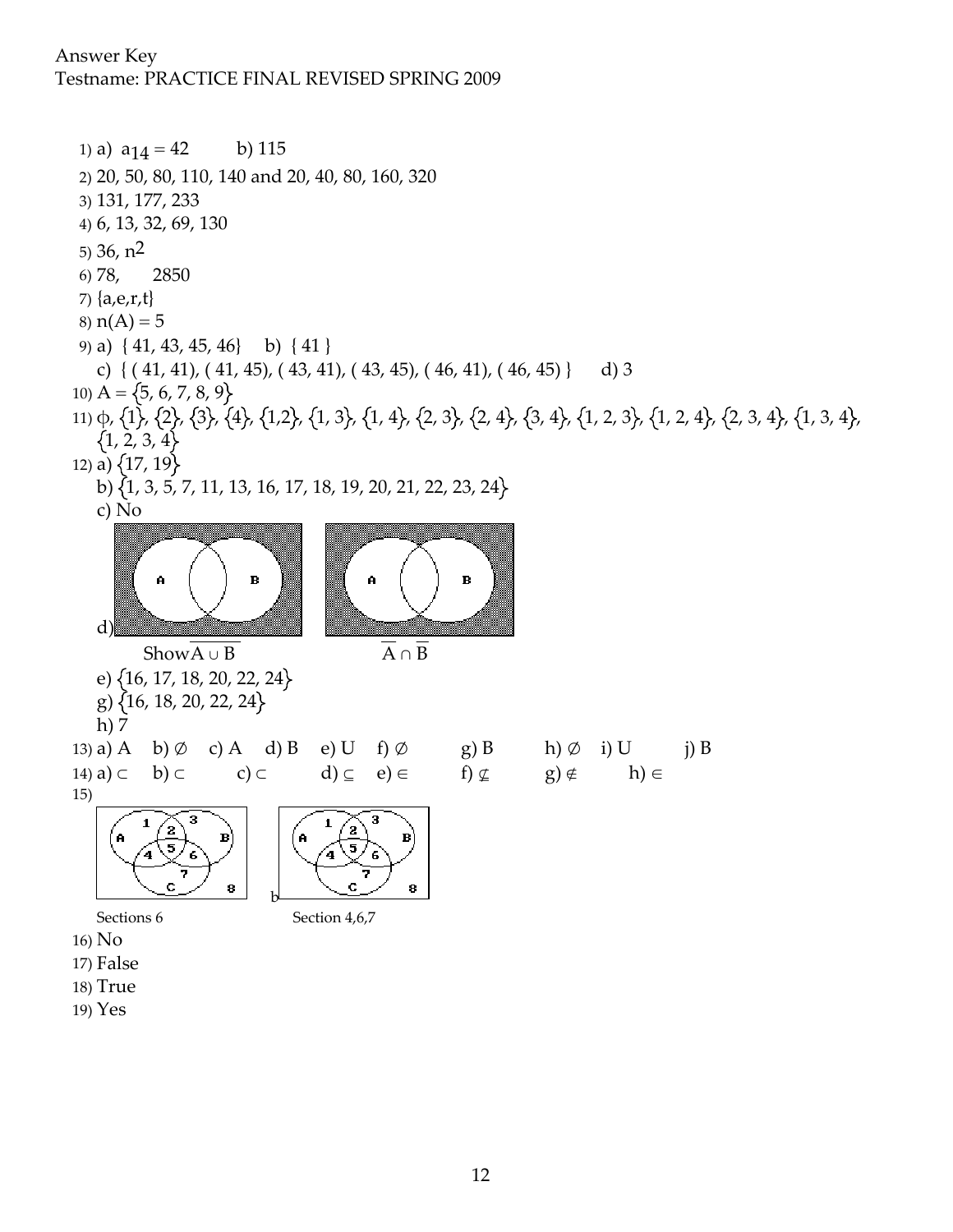## Answer Key Testname: PRACTICE FINAL REVISED SPRING 2009

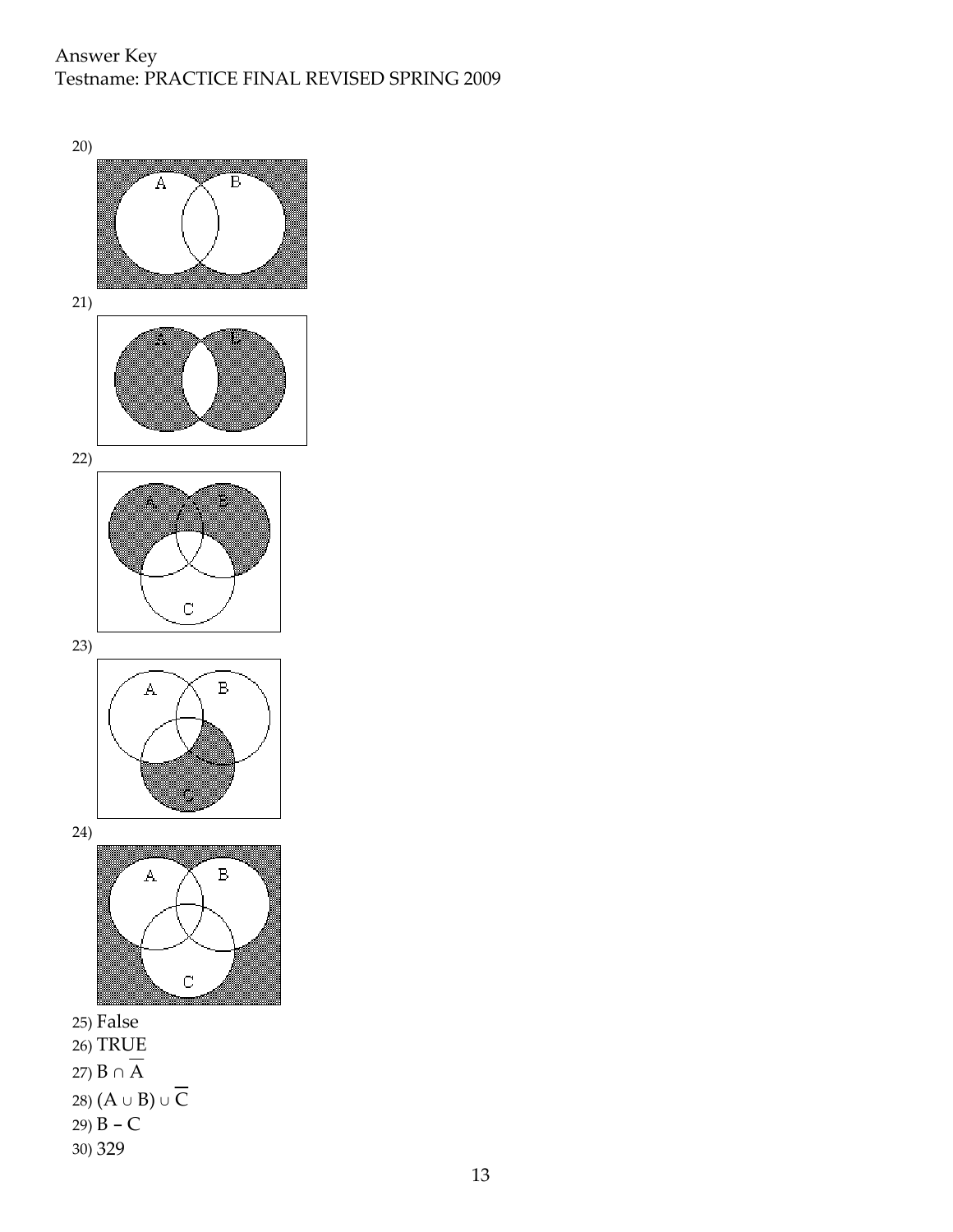## Answer Key Testname: PRACTICE FINAL REVISED SPRING 2009

31) 447 32) 13 33) a) F b) T c) T d) F e) T f) T g) F h) F i) F 34) a) 3×2×1 b)  $\{(1,m), (1,n), (1,x), (2, m), (2, n), (2, x), (3, m), (3, n), (3, x)\}$ c) 9 d)NO e)  $2^3 - 1 = 7$ 35) {(11, 13), (11, 4), (8, 13), (8, 4), (9, 13), (9, 4)} 36)  $f(0) = -2$  $f(1) = 1$ 37)  $f(x) = x^2 + 2$  $38)$  {-1, 8, 14} 39) a.  $-23$  b. 2 c.  $2x - 8$ 40) a) yes b) yes c) no 41) a)  $(1, 1.19)$  b)  $(2, 1.94)$  c)  $(3, 2.69)$ , d)  $(11, 8.69)$  $y = .44 + .75x$ 42)  $GCD = 4$ 43)  $A = H$ , A equiv. F equiv. H, C equiv. D equiv. G, E = B, B equiv. E 44) 25 45) MCDXCII 46)  $1431 \times 224 = 320, 544$   $320,544 \div 1431 = 224$ 47) 16 minutes 48) \$804 49) 33 50) 3  $51 - 7$ 52) a)  $5 + (-4)$  b)  $-2 + 3$  c)  $-2 + (-2)$  $(53) - 26$  $54) - 40$ 55) 15 o C 56) a) False b) False c) False 57) 2448, 5175 58) none of these 59) 9090, 3744 60) a) 1, 3, 11, 33 b) 1, 2, 3, 4, 6, 8, 9, 12, 18, 24, 36, 72 61)  $2^2 \cdot 3 \cdot 5^2$ 62) 23 63) 25 rows of 29 trees or 29 rows of 25 trees 64) 245 seconds 65) 360,360